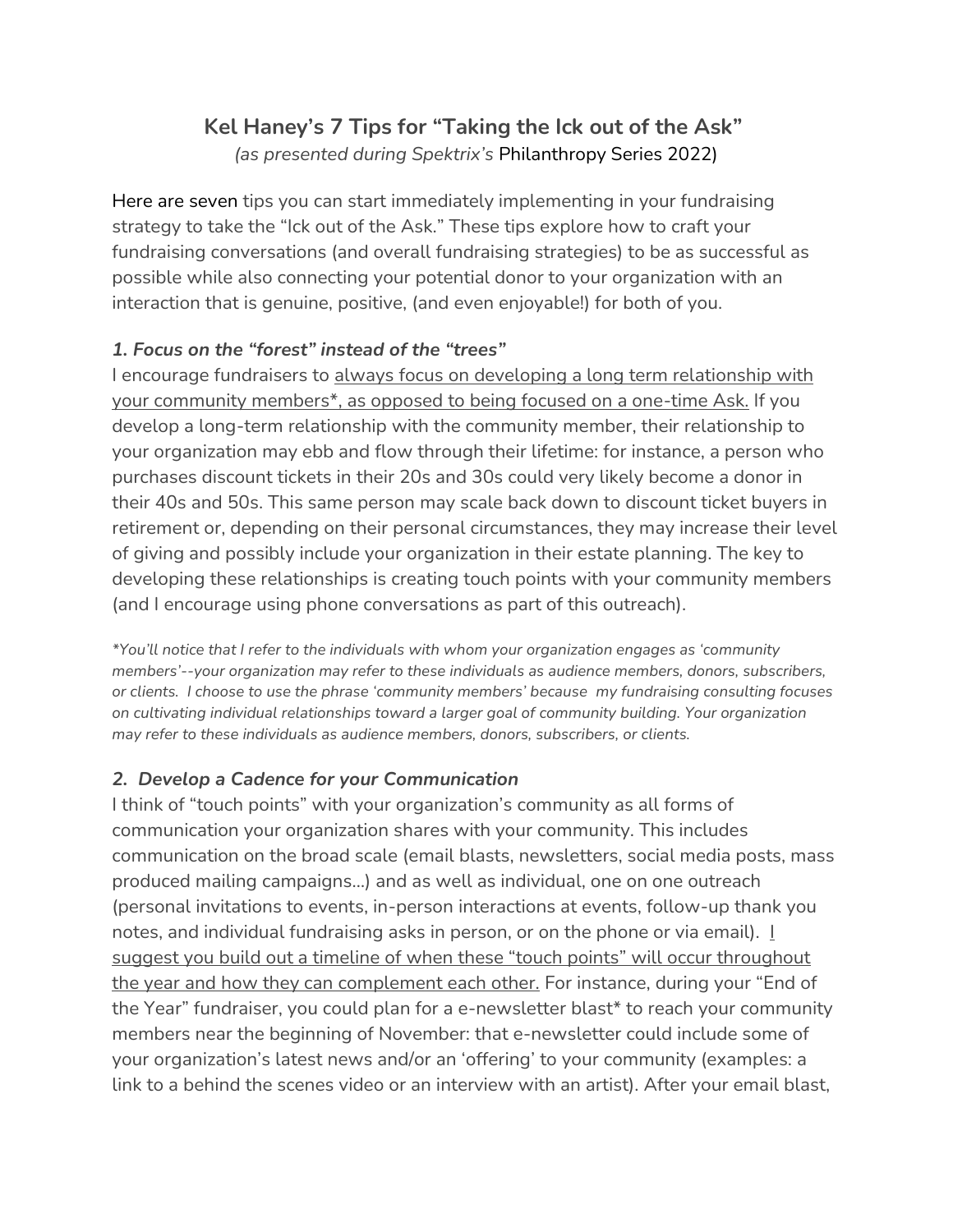you could plan for a letter appeal to reach mailboxes the last week of November, and then you could make a personalized phone call in mid-December. That phone conversation may start something like this: "While we've reached out by both email and a letter in the mail, I wanted to reach out personally because we're wrapping up our End of the Year Fundraiser and we'd love for you to be involved."

*\*I suggest you always include a link to donate on any email, even if the correspondence is occurring outside of your traditional 'fundraising season' and/or the reason for corresponding is something other than a fundraising solicitation. You never know who in your community wants to give and when they want to donate: always give them the opportunity.! Also, make sure your "donate" buttons links are easy to locate and that the system for making a donation is as simple and friction-less as possible.*

### *3. Curiosity is Key*

One fundraising "super-power" is cultivating curiosity–and I believe we are all capable of engaging with audience members from a place of genuine curiosity. I encourage you to use active, open-ended questions to get to know your community members. Here are some examples: *What was their last experience with your organization like? Who joins them at your org's events? How can your org better support their needs/interests? What led to them engaging with your org in the first place?* The more genuinely curious you are about the community member, the easier, quicker, and more natural the connection between you will be.

#### *4. Keep Meticulous Notes (and make them accessible to the rest of your org!)*

Through these one on one interactions, not only will you be relationship building, you'll also learn details about your community members that you won't learn any other way. It's amazing how candid and open individuals can be with each other during one on one interactions! Here are some examples: you work for a theatre company and you learn that the community member is an avid theatre goer and attends shows roughly five times a week; or you work for a dance company and you learn that the community member's grandmother was a famous dancer. These pieces of information are qualitative research and I suggest that you document these pieces of information in your CRM.

## *5. Craft Every Interaction into an "Event"\**

*It's extremely effective (and fun!) to craft every fundraising interaction into "an event" and I encourage you to share your organization's given circumstances with the community member. What's happening at your organization right now that can inspire this community member to get more involved with your organization during this interaction.* The obvious example is, if your organization has a virtual/in-person engagement coming up soon, definitely encourage the community member to join! Or, whether your organization is currently starting, in the middle of, or wrapping up a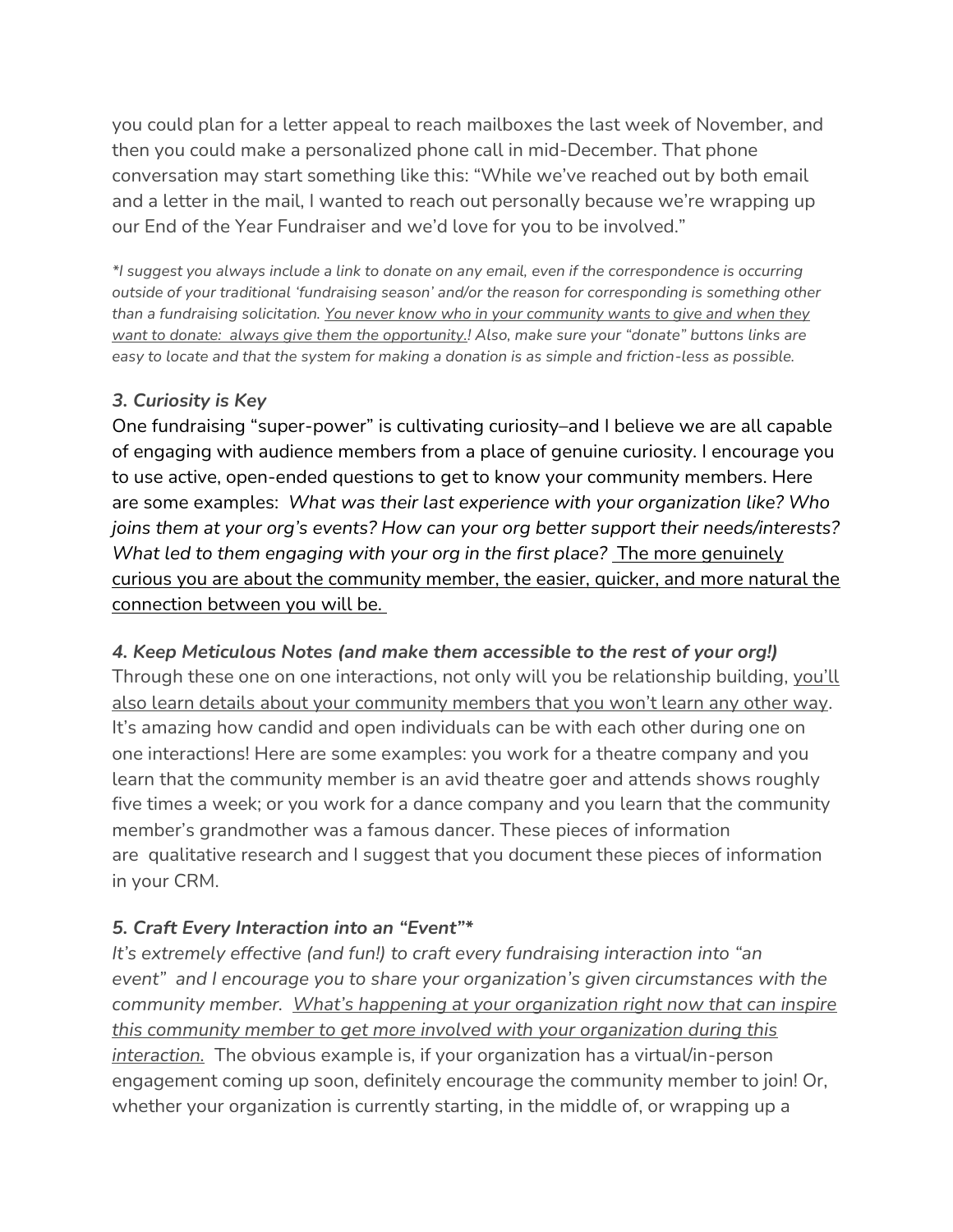fundraising campaign, it's helpful to present that moment as an exciting time for the community member to offer support. Also (and I know this may be difficult to believe…), community members love hearing about specific number: feel free to share how much money your organization is hoping to raise on this campaign, how far you are from that goal right now, what's the next milestone you're hoping to reach, etc. The more specific you can be about *why* the community member should donate *right now*, the more effective your Ask will be.

*\*One great tool to crafting your Ask as an event is a 'Matching' or 'Challenge' Grant. It's a superb way to connect individuals who can give at various price points: when you have a Match/Challenge, you can encourage an audience member to expand their involvement with your organization because their gift will be exponentially impactful.*

#### *6. Determine what feel like a 'Good Stretch" for your Ask*

My personal yoga practice has inspired me to encourage the fundraisers I coach to explore what feels like a "good stretch" vs. a "bad stretch." If you, as the fundraiser, feel like you are making an Ask that feels a little (but not too much!) out of the comfort zone of both you and the community member, hopefully you are both staying within the realm of a 'good stretch.' Ideally, in that sweet spot, we are challenging ourselves and our community members, but also avoiding "the ick." In order for you to determine where in the spectrum a 'good stretch' is located, I suggest you look at this community member's history of involvement with your organization and where your organization's current levels of engagement are set.

#### *7. Include your Entire Organization in the Fundraising Conversation*

I firmly believe that fundraising affects all aspects of your organization. Developing messaging for your fundraising conversations is an opportunity to look at the overall mission, purpose, messaging and branding of your organization. Fundraising conversations include not just the fundraising department of your organization, but also the marketing, customer service, audience outreach, and your departments. Through the success of our fundraising conversations, we can inspire entire organizations to become more comfortable with community-focused fundraising.

*Kel Haney, Senior Consultant at [Donorly,](https://donorly.com/) is a NYC & Maine-based fundraising expert with 15 years of experience in the field, specializing in Outbound Fundraising. She's consulted with such organizations as MCC Theatre, Signature Theatre, Ensemble Studio Theatre, Manhattan Theatre Club, The O'Neill Theater Center, New York Theatre Workshop, Page 73 Productions, BroadwayUnlocked, The Glimmerglass Festival, American Composers Forum, and RIP Medical Debt. Over her fundraising career, Kel has helped non-profit organizations raise over \$10M, primarily in donations under \$2K. Kel's work boils down to "Taking the Ick out of the Ask" and shifting fundraising conversations from transactional encounters to relationship-building*